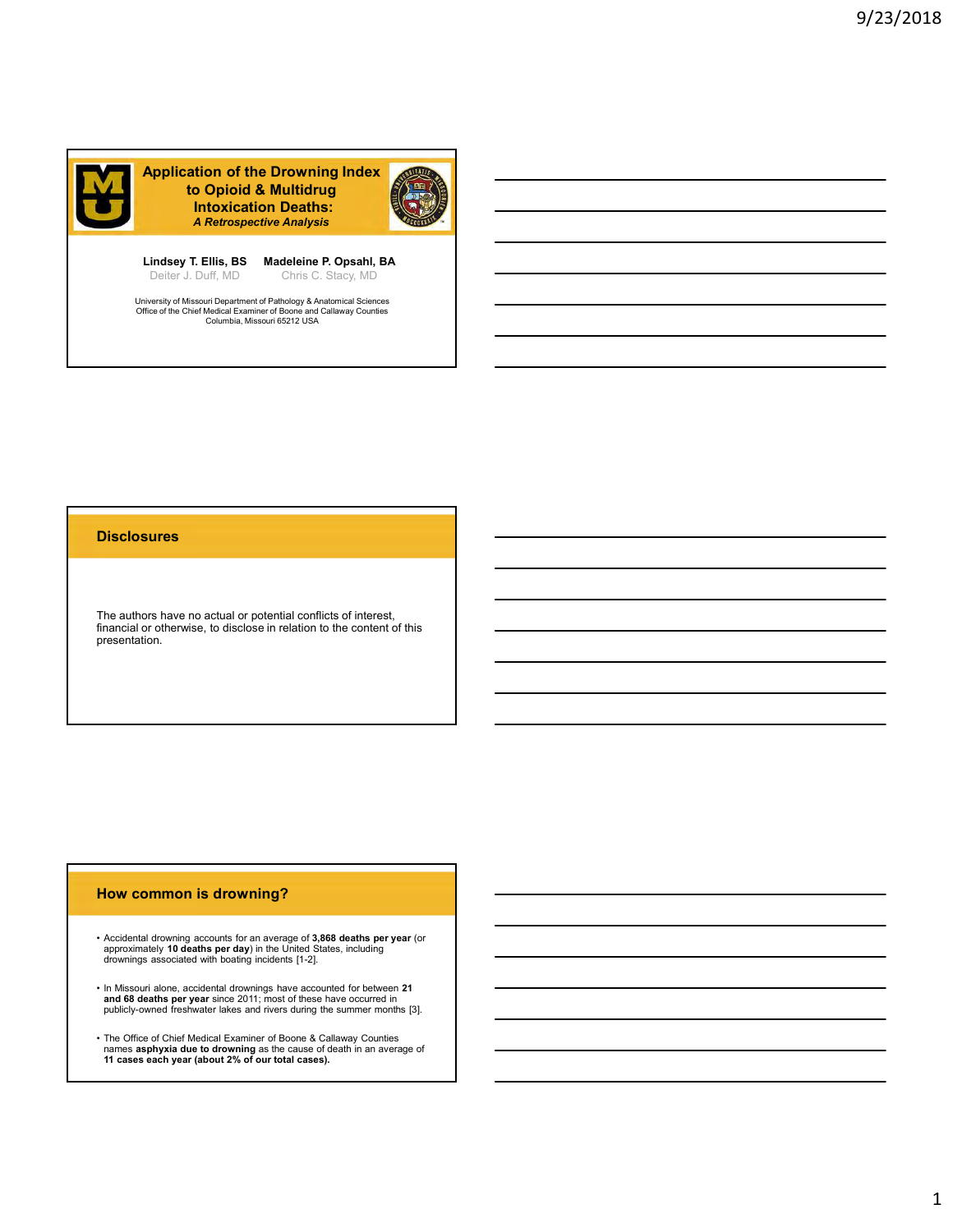## Autopsy findings in drowning cases

- 
- Marked pulmonary edema<br>• Frothy or foamy fluid in airways<br>• Increased lung weight<br>• Dusky discoloration indicating vascular congestion
- 
- 
- **Example 18 Analytical Indianal Science of Science of Science of Science of Science of Science of Science of Science of Science of Science of Property Conservation of the Science of Dramatic Property of Science of Mathemat Example 18 Alternation School School School School School School School School School School School School School School School School School School School School School School School School School School School School Sc Example 19 The School School School School School School School School School School School School School School School School School School School School School School School School School School School School School Sch Autopsy findings in drowning cases**<br>• Marked pulmonary edema<br>• Froily or fast my fluid in airways<br>• Increased lung weight<br>• Dusty stocknation indicating vacular congestion<br>• Water in the stomach<br>• Henorhage of matiod iai **Autopsy findings in drowning cases**<br>• Marked pulmonary edema<br>• Frothy or foamy fluid in airways<br>• Dusky discolonation indicating vascular congestion<br>• Wetter in the stormach<br>• Hemorrhage of mastoid air cells in the middl **Autopsy findings in drowning cases**<br>• Increased fung widdin aniways<br>• Increased fung weight<br>• Dusty discolvation indicating vascular congestion<br>• Water in the stomach<br>• Henrorhage of maticoli air cells in the matillary si Marked pulmonary edema<br>
Marked pulmonary edema<br>
- Therays clausy than the marked method vacadar congestion<br>
- Dusty discolusion indicating vacadar congestion<br>
Water in the stomach<br>
- Denoting of matsolic air cells in the m **Autopsy findings in drowning cases**<br>• Marked pulmonary edema<br>• Freshy of family all in <sup>anyay</sup><br>• I coused lung weight<br>• Henorhage of masolid air cells in the middle ear<br>• Henorhage of masolid air cells in the maxillary si **Autopsy findings in drowning cases**<br>• Marked pulmonary odenna<br>• Transvertice intervalsed and weaker the action of the aortic intervalsed and weaker in the storage of mastoliciar congestion<br>• Hemorrhage of mastolic air cel **Autopsy findings in drowning cases**<br>• Marked pulmonary edems<br>• Thereased ling weight <sup>almong</sup><br>• Dusky discolonion indicating variation congestion<br>• Wehr in the stormach of the spleed of the middle ear<br>• Hernorthage of mas
- 
- drownings)
- 

# The Drowning Index (D.I.)

**Autopsy findings in drowning cases**<br>
Interacted pulmonary edema<br>
Interacted lump weight<br>
Interacted lump variable compatible<br>
V Nish discussion in the most compatible compatible<br>
Interacted build values in the most compat - Control and the stress<br>
Choice is the stational are called the choice of the station g the station g the station g the station g the station g the station g three stations<br>
Personne of distinction g and solution verschi Spleen (g)

# The Drowning Index (D.I.)

Sugimura et al. (2010):

DI = [Lungs g + Pleural Effusion g ] Spleen (g) ≥ 14.1

Specific for drowning vs. mechanical asphyxia and acute cardiac death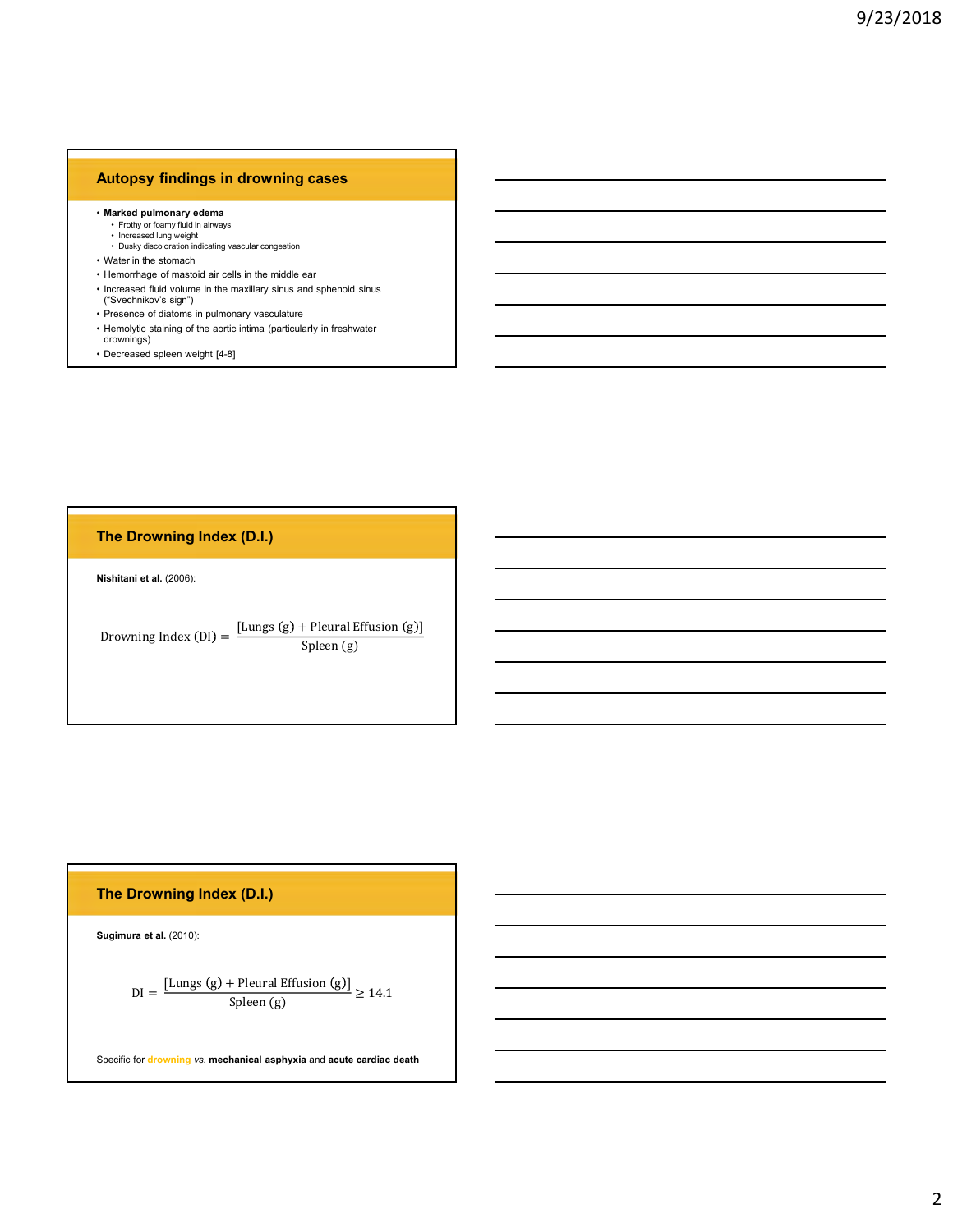



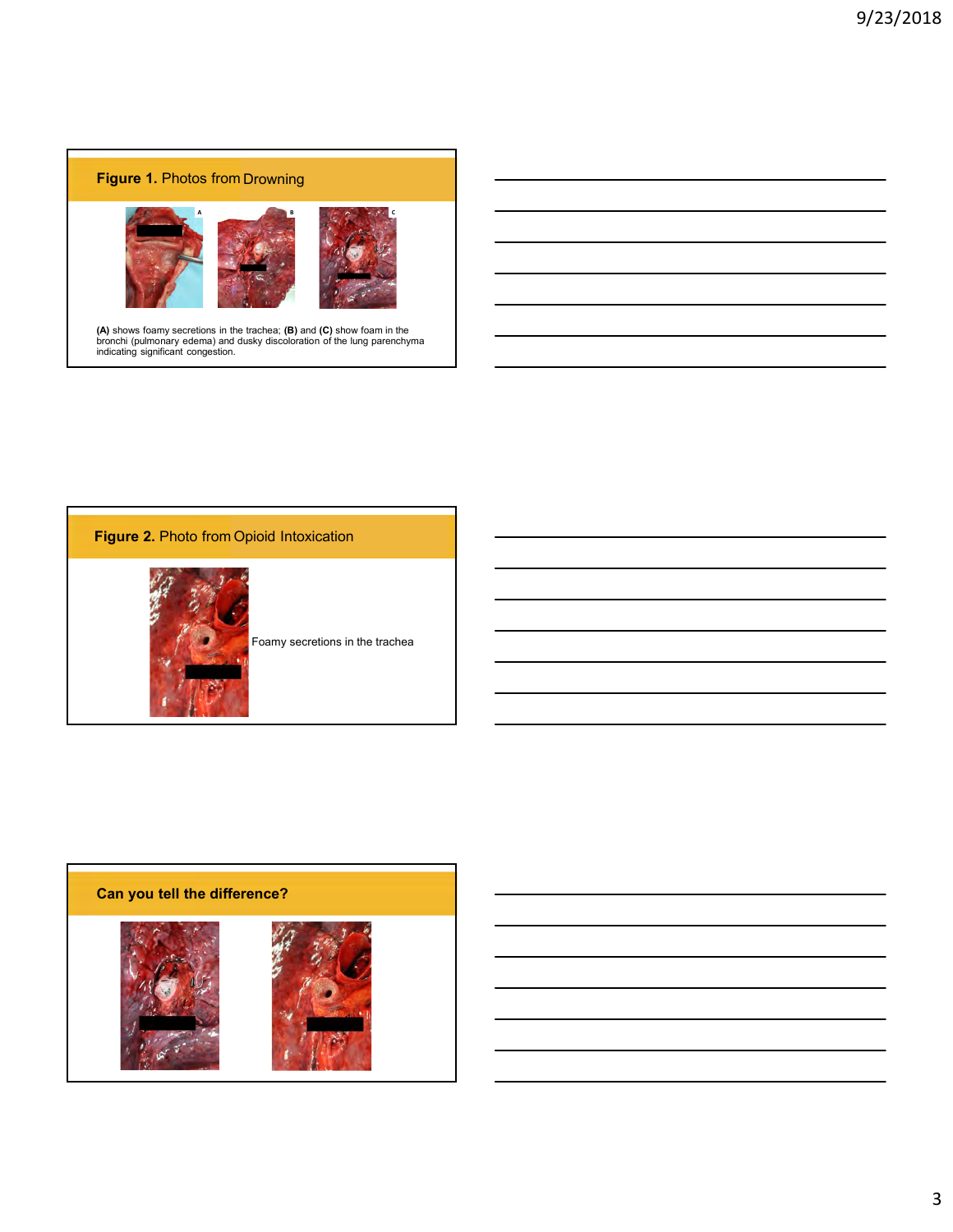## Case Selection

- **Case Selection**<br>• Causes of death from Boone-Callaway County Medical<br>• Examiner's Office in Columbia, Missouri cases between<br>• January 1, 2011 and December 31, 2016 were collected.<br>• Deaths due to drowning, opiod intoxica Examiner's Office in Columbia, Missouri cases between January 1, 2011 and December 31, 2016 were collected. **Case Selection**<br>• Causes of death from Boone-Callaway County Medical<br>• Examiner's Office in Columbia, Missouri cases between<br>• January 1, 2011 and December 31, 2016 were collected.<br>• Deaths due to drowning, opioid intoxic **Case Selection**<br>
• Causes of death from Boone-Callaway County Medical<br>
Examiner's Office in Columbia, Missouri cases between<br>
• January 1, 2011 and December 31, 2016 were collected.<br>
• Deaths due to drowning, opioid intox **Selection**<br> **Example 3**<br> **Example 3**<br> **Example 3**<br> **Example 3**<br> **Example 3**<br> **Example 3**<br> **Example 3**<br> **Example 3**<br> **Example 3**<br> **Example 3**<br> **Example 3**<br> **Example 3**<br> **Example 3**<br> **Example 3**<br> **Example 3**<br> **Example 3**<br> **respects of death from Boone-Callaway County Medical**<br>variatiner's Office in Columbia, Missouri cases between<br>manny 1, 2011 and December 31, 2016 were collected.<br>ealths due to drowning, opioid intoxication, multidrug<br>abso **Selection**<br>Faces of death from Boone-Callaway County Medical<br>Azamiers office in Columbia, Missouri cases between<br>manary 1, 2011 and December 31, 2016 were collected.<br>easts due to drowning, opioid intoxication, multidrug<br>d **Case Selection**<br>• Causes of death from Boone-Callaway Courty Medical<br>Examiner's Office in Columbia, Missouri cases between<br>January 1, 2011 and December 31, 2016 were collected.<br>• The case were collected if:<br>• Cases were c **Case Selection**<br>• Causes of death from Boone-Callaway County Madical<br>• Examiner's Office in Columbia, Missouri cases between<br>• January 1, 2011 and December 31, 2016 were collected.<br>• They counted in all cases were columbi **Selection**<br> **auses of death from Boone-Callaway County Medical<br>
auses of death from Boone-Callaway County Medical<br>
anulary 1, 2011 and December 31, 2016 were collected.<br>
earths due to drowning, opiold intoxication, multid Example 120**<br> **Example 180 opioid from Boone-Callaway County Medical<br>
scamper's Office in Columbia, Missouri cases between<br>
margin 1, 2011 and December 31, 2016 were collected.<br>
East were excluded if:<br>
the columbianty opi Example 12 multidrary and the controllant Columbia** which<br>
States of the columbia, Missouri cases between<br>
multiply and the controllation, and intervalsed and the controllation<br>
charged and a sphysical transform controlla auses of death from Boone-Callaway County Medical<br>
annuary 1, 2011 and December 31, 2016 were collected.<br>
eachs due to drowning, opiodi intoxication, multidrug<br>
asses were excluded if:<br>
The postylode difference in the anal
- Deaths due to drowning, opioid intoxication, multidrug<br>intoxication, and asphyxia due to hanging were identified.
- -
	-
	-
- 

### Data Collection

- -
	-
	-
- **Examine's Office in Columbia. Missouri cases between**<br>Ushamary 1, 2011 and December 31, 2016 were collected.<br> **Cases were excluded if:**<br>
Fracketion, and asphyxis due to hanging were identified.<br>
Fracketion, and asphyxis d volumes, and bilateral lung weights for each case were recorded.<br>
• Pleural effusion volume for each autopsy is estimated in milliliters.<br>
• Pleural effusion volume for each autopsy is estimated in milliliters. **each as our conventions)**, opinod introduction, multiditrig<br>asses were excluded if:<br>
• The bootstrated identified at a for analysis.<br>
• The bootstrated identified that a reader and comparison at line of autopsy.<br>
• The d toxication, and as pleural effusion volume for each autopsy.<br>
• They contained insulficient data for analysis.<br>
• The doct phose signs of decomposition at line of autopsy.<br>
• The docted was under the age of 18 years.<br>
• 4 ses were excluded if:<br>
They considered verticed using for analysis based on gender or app.<br>
The between was splitter the space of 13 years.<br>
The position of experimented for analysis based on gender or app.<br>
10. central ca • They contained insulficient data for analysis.<br>• The body showed signs of decomposition at the of autopsy.<br>• The decedent was under the age of 18 years.<br>• The disconsisted for analysis based on gender or age.<br>• 180 optic • S& total cases were identified:<br>• • 180 croid triaxiosian cases<br>• • 281 multidrug intoxication cases<br>• • 291 multidrug intoxication cases<br>• • The body weight, spleen weight, bilateral pleural effusion<br>• recorded.<br>• • The • 15 downing cases<br>• The Dody weight, spleed included priorities are controlled by weight, bilateral pleural effusion<br>• The Dody weight, spleed weight, bilateral pleural effusion<br>• volumes, and bilateral lung weights for e • 261 multiding introviction cases<br>• 50 hanging cases<br>• 50 hanging cases<br>• The Manufard Hung weights for each case were<br>correded.<br>• Pleural effusion volume for each autopsy is estimated in milliliters.<br>• The pleural effusi
	-
	-
	-
	- density of 1 gram/milliliter.

## **Calculations**

- 
- was compared among the cause of death groups.<br>• The Mann-Whitney U-test was used to evaluate for statistical
-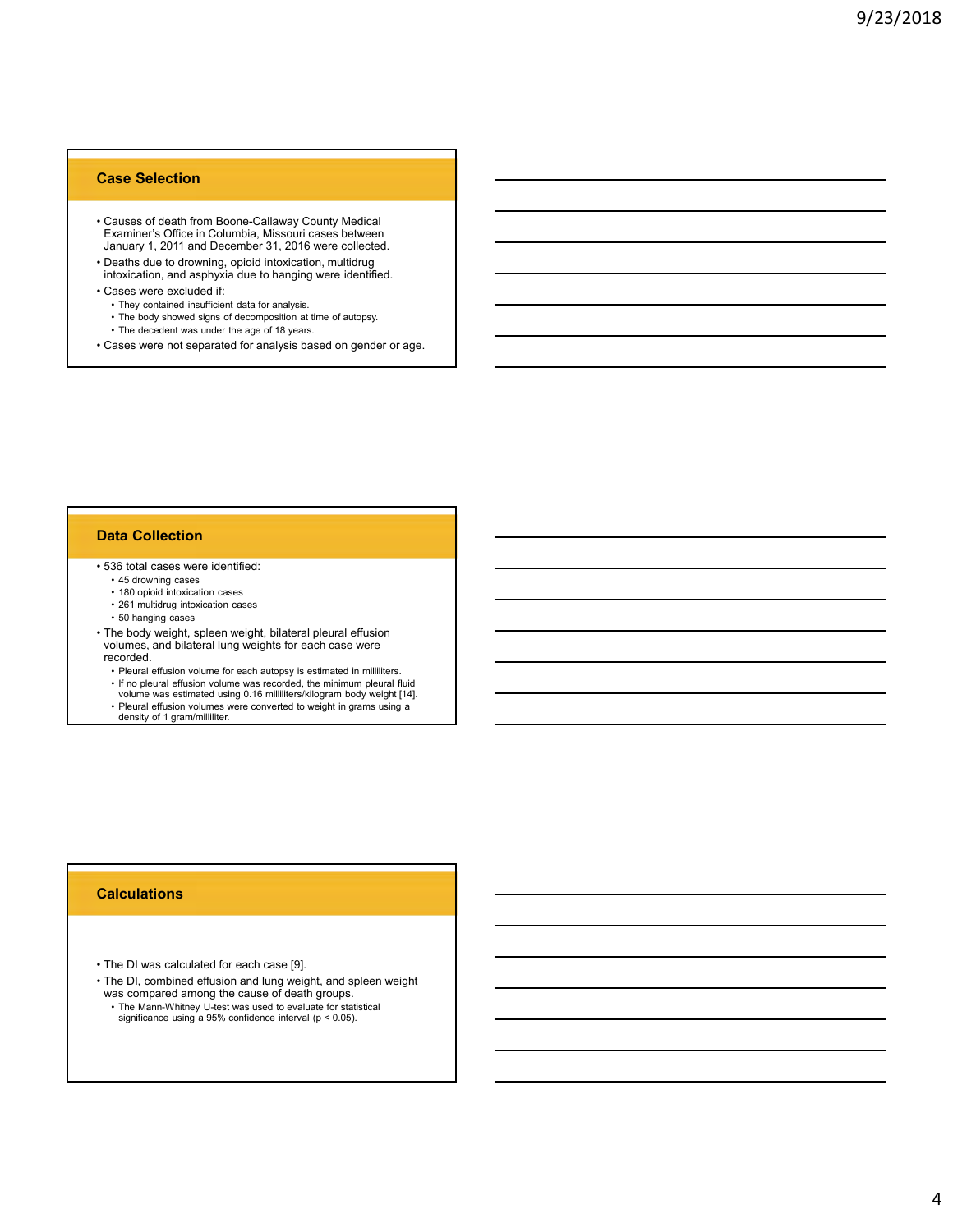## Table 1. Summary of Data from Each Cause of Death Group

| <b>Cause of Death</b>                       | Drowning        |                                            |                                                                                                                              | Opioid Intoxication Multidrug Intoxication Asphyxia due to Hanging |
|---------------------------------------------|-----------------|--------------------------------------------|------------------------------------------------------------------------------------------------------------------------------|--------------------------------------------------------------------|
| Sample Size                                 | 45              | 180                                        | 261                                                                                                                          | 50                                                                 |
| Effusion + Lungs (grams)                    | 1463 (655-2790) | 1562 (606-3530)                            | 1409 (596-4050)                                                                                                              | 1268 (647-2118)                                                    |
| Spleen (grams)                              | 180 (50-580)    | 255 (20 1800)                              | 220 (60-750)                                                                                                                 | 200 (75-500)                                                       |
| $\mathbb{N}$                                | $7.9(3.3-25.2)$ | $5.6(1.1-30.3)$                            | $6.2(1.8-33.0)$                                                                                                              | $6.4(2.1-11.5)$                                                    |
| "Data are given as median (minimum-maximum) |                 |                                            |                                                                                                                              |                                                                    |
|                                             |                 |                                            |                                                                                                                              |                                                                    |
|                                             |                 |                                            |                                                                                                                              |                                                                    |
|                                             |                 |                                            |                                                                                                                              |                                                                    |
|                                             |                 |                                            |                                                                                                                              |                                                                    |
|                                             |                 |                                            |                                                                                                                              |                                                                    |
|                                             |                 |                                            |                                                                                                                              |                                                                    |
|                                             |                 |                                            |                                                                                                                              |                                                                    |
|                                             |                 |                                            |                                                                                                                              |                                                                    |
|                                             |                 |                                            |                                                                                                                              |                                                                    |
|                                             |                 |                                            |                                                                                                                              |                                                                    |
|                                             |                 |                                            |                                                                                                                              |                                                                    |
|                                             |                 |                                            |                                                                                                                              |                                                                    |
|                                             |                 |                                            |                                                                                                                              |                                                                    |
|                                             |                 |                                            |                                                                                                                              |                                                                    |
|                                             |                 | <b>Combined Lung &amp; Effusion Weight</b> |                                                                                                                              |                                                                    |
|                                             |                 |                                            |                                                                                                                              |                                                                    |
|                                             |                 |                                            |                                                                                                                              |                                                                    |
| effusion weight.                            |                 |                                            | • Opioid overdose resulted in the highest combined lung and                                                                  |                                                                    |
|                                             |                 |                                            | • Hanging resulted in the lowest combined lung and effusion                                                                  |                                                                    |
| weight.                                     |                 |                                            |                                                                                                                              |                                                                    |
|                                             |                 |                                            | • The difference in combined lung and effusion weight when<br>comparing multidrug overdose to drowning was not statistically |                                                                    |
| significant.                                |                 |                                            |                                                                                                                              |                                                                    |
|                                             |                 |                                            |                                                                                                                              |                                                                    |
|                                             |                 |                                            |                                                                                                                              |                                                                    |

# Combined Lung & Effusion Weight

- Opioid overdose resulted in the highest combined lung and effusion weight.
- weight. **Example 20**
- comparing multidrug overdose to drowning was not statistically significant. • Opioid overdose resulted in the highest combined lung and<br>• Husion weight.<br>• Hanging resulted in the lowest combined lung and effusion<br>• Weight.<br>• Operation comparing multidrug overdose to drowning was not statistically<br> • Opiold overdose resulted in the highest combined lung and<br>• Hanging resulted in the lowest combined lung and effusion<br>• Weight Herence in combined lung and effusion weight when<br>• The difference in combined lung and effus • Flusion weight.<br>• Hanging resulted in the lowest combined lung and effusion<br>• The difference in combined lung and effusion weight when<br>• Comparing multidrug overdose to drowning was not statistically<br>• significant.<br>• Cpl

# Spleen Weight

- 
- 
- The difference in spleen weight between drowning and hanging was not significant.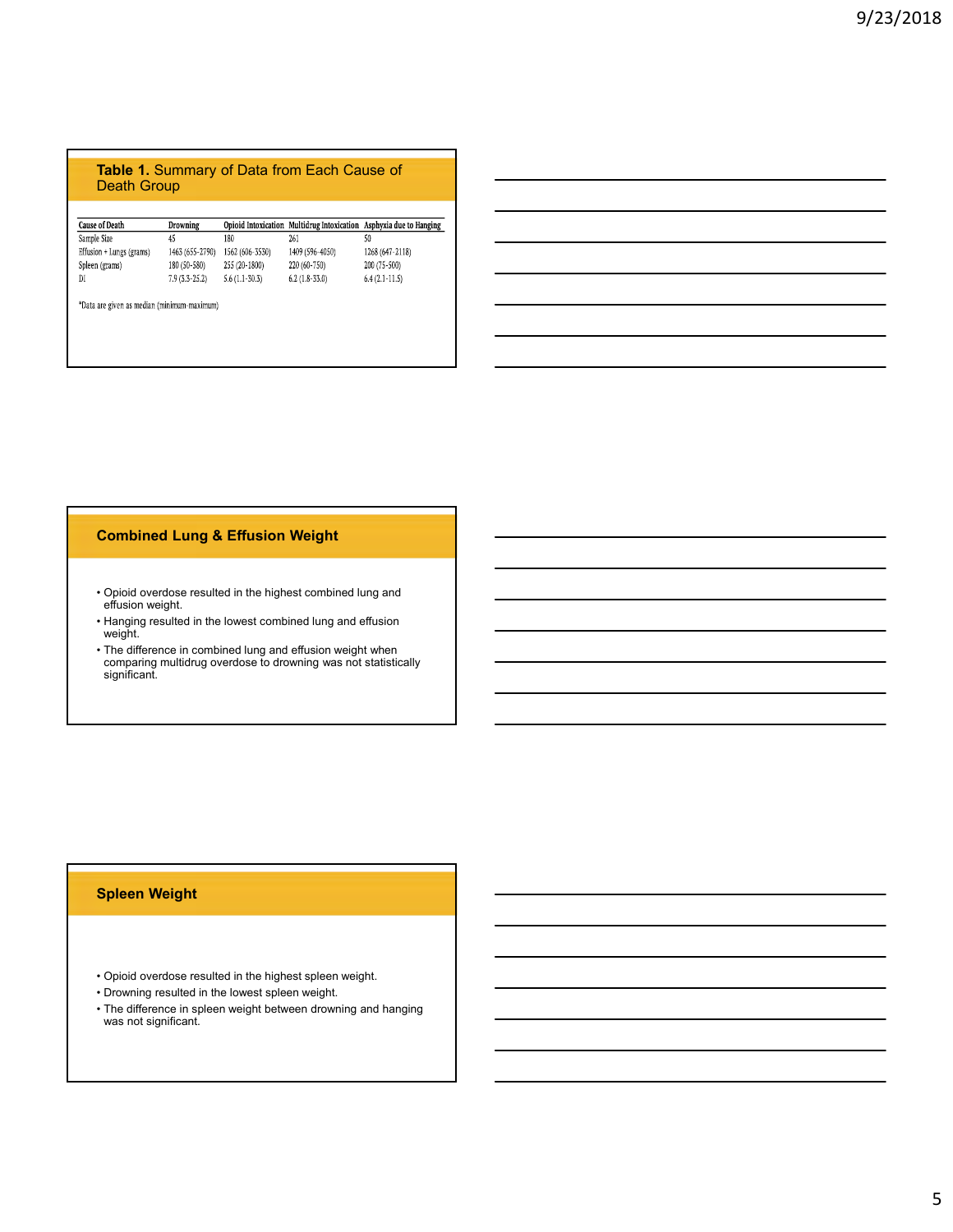

| the contract of the contract of the contract of the contract of the contract of                                      |  |  |
|----------------------------------------------------------------------------------------------------------------------|--|--|
| <u> 1989 - Andrea Santa Andrea Andrea Andrea Andrea Andrea Andrea Andrea Andrea Andrea Andrea Andrea Andrea Andr</u> |  |  |
|                                                                                                                      |  |  |
| <u> 1989 - Johann Stoff, amerikansk politiker (* 1908)</u>                                                           |  |  |
|                                                                                                                      |  |  |
|                                                                                                                      |  |  |

# Table 2. Percentage of Cases with DI > 14.1

| <b>Cause of Death</b>                                                                                                                                                                                                                                                                                         |                                                  |  |  |
|---------------------------------------------------------------------------------------------------------------------------------------------------------------------------------------------------------------------------------------------------------------------------------------------------------------|--------------------------------------------------|--|--|
| Drowning<br>Opioid Intoxication<br>Multidrug Intoxication<br>Asphyxia due to Hanging $0.0\%$ (0/50)                                                                                                                                                                                                           | 13.3% (6/45)<br>$6.1\%$ (11/180)<br>3.5% (9/261) |  |  |
|                                                                                                                                                                                                                                                                                                               |                                                  |  |  |
|                                                                                                                                                                                                                                                                                                               |                                                  |  |  |
|                                                                                                                                                                                                                                                                                                               |                                                  |  |  |
|                                                                                                                                                                                                                                                                                                               |                                                  |  |  |
|                                                                                                                                                                                                                                                                                                               |                                                  |  |  |
|                                                                                                                                                                                                                                                                                                               |                                                  |  |  |
|                                                                                                                                                                                                                                                                                                               |                                                  |  |  |
|                                                                                                                                                                                                                                                                                                               |                                                  |  |  |
| highest DI (33) was associated with a multidrug overdose.<br>causes of death studied.                                                                                                                                                                                                                         |                                                  |  |  |
| • 6 of 45 drowning cases (13.3%)<br>• 11 of 180 opioid overdoses (6.11%)                                                                                                                                                                                                                                      |                                                  |  |  |
| <b>Drowning Index (D.I.)</b><br>. The lowest DI (1.1) was associated with an opioid overdose and<br>• Drowning cases accounted for the highest mean DI of the<br>$\cdot$ DI > 14.1:<br>• 9 of 261 multidrug overdoses (3.45%)<br>• 0 of the hangings (0%)<br>• The specificity of the DI for drowning is 95%. |                                                  |  |  |

# Drowning Index (D.I.)

- The lowest DI (1.1) was associated with an opioid overdose and highest DI (33) was associated with a multidrug overdose. 9 opid Intoxication 6.1% (1/1/8)<br>
Multiding Introdicction 5.5% (9/261)<br>
Asphyxia due to Hanging 0.0% (0/50)<br>
Asphyxia due to Hanging 0.0% (0/50)<br>
<br> **COMBINE AND CONSECUTE 1.1, 1**<br> **COMBINE AND CONSECUTE AND CONSECUTE AN** Multidrug Intoxication 5.5% (9/261)<br>
Asphyxia due to Hanging 0.0% (0/50)<br>
The lowest DI (1.1) was associated with an opiold overdose and<br>
highest DI (33) was associated with an opiold overdose.<br>
Disconsition (33) was assoc Asphyxia due to Hanging 0.0% (0.50)<br>
• The lowest DI (1.1) was associated with an opioid overdose and<br>
highest DI (33) was associated with a multidrug overdose.<br>
• Drowning cases cocounted for the highest mean DI of the<br>
- Drowning cases accounted for the highest mean DI of the causes of death studied.
- -
	-
	-
	-
- 
-